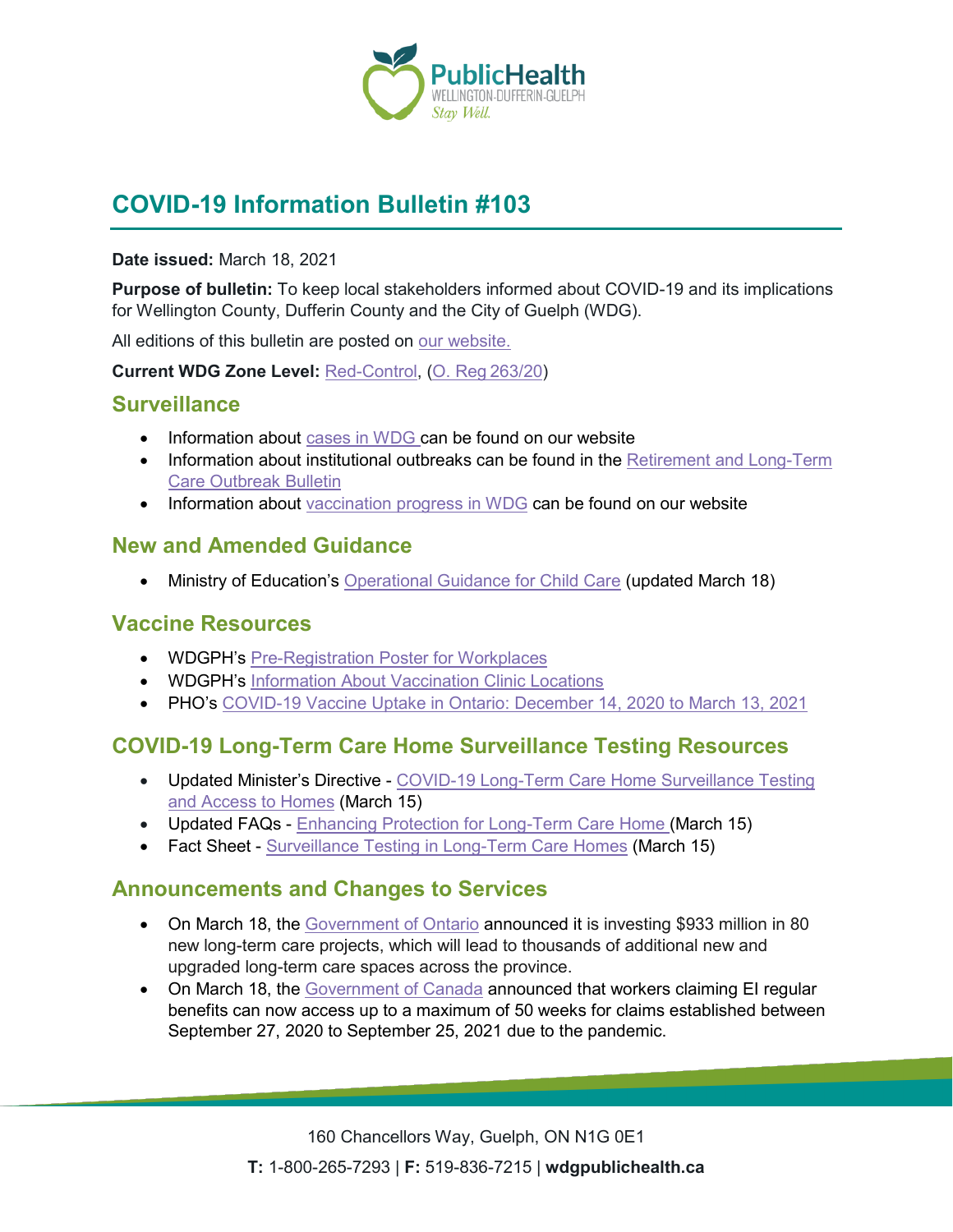

- On March 17, the [Government of Ontario](https://news.ontario.ca/en/release/60745/ontario-making-it-easier-to-administer-rapid-covid-19-testing-in-the-workplace) announced it is making it easier for businesses to test for COVID-19 in the workplace by providing guidance to employees who want to self-swab for a rapid antigen point-of-care test on a voluntary basis under the supervision of a trained individual.
- On March 16, the [Government of Canada](https://www.canada.ca/en/employment-social-development/news/2021/03/the-safe-arrival-of-temporary-foreign-workers-this-season-and-the-quarantine-requirements-for-tfws.html) announced a two-pronged approach to quarantine requirements for temporary foreign workers after March 21, 2021, based on their final destination.
- On March 16, the [Government of Ontario](https://news.ontario.ca/en/release/60733/new-action-group-to-help-implement-one-of-the-largest-health-care-recruiting-and-training-programs-i) announced it has established the Staffing Supply Accelerator Group to help implement one of the largest health care recruitment and training programs in Ontario history.

# **Additional Resources**

- WDGPH's [Section 22 Order](https://wdgpublichealth.ca/your-health/covid-19-information-public/current-public-health-measures-and-restrictions/section-22) FAQs
- PHO's COVID-19: Heating, Ventilation and Air Conditioning (HVAC) Systems in [Buildings FAQs](https://www.publichealthontario.ca/-/media/documents/ncov/ipac/2020/09/covid-19-hvac-systems-in-buildings.pdf?la=en)

# **Contact Information for Additional Support**

### **WDGPH COVID-19 Call Centre**

For health-related questions, including symptoms, close contacts or travel:

- o Call 519-822-2715 ext. 7006
- $\circ$  Available Monday Friday from 9:00 a.m. 4:00 p.m.

For non-health related questions, including business or workplace concerns, social distancing/face covering questions or non-emergency reporting questions:

- o Call 519-822-2715 ext. 4020
- $\circ$  Available Monday Friday from 9:00 a.m. 4:00 p.m.

For eligible priority groups needing vaccine registration and booking help: **(eligible priority groups are still strongly encouraged to [pre-register and book their appointments](https://wdgpublichealth.ca/your-health/covid-19-information-public/covid-19-vaccine-information/pre-register-your-covid-19)  [online](https://wdgpublichealth.ca/your-health/covid-19-information-public/covid-19-vaccine-information/pre-register-your-covid-19) as much as possible as it will be the fastest way to get in the system. Call volumes to the Registration and Booking Help Line are extremely high. It may take 7-10 business days to receive a response. Please only call once and leave a message.)**

- $\circ$  Call 1-844-780-0202
- $\circ$  Available Monday Friday from 9:00 a.m. 4:00 p.m.

Please do not call Public Health for your COVID-19 test results. Visit [how to get your COVID-19](https://www.wdgpublichealth.ca/your-health/covid-19-information-public/how-get-your-covid-19-test-result)  [test results.](https://www.wdgpublichealth.ca/your-health/covid-19-information-public/how-get-your-covid-19-test-result)

#### **Local [Assessment](https://www.wdgpublichealth.ca/your-health/covid-19-information-public/assessment-centres-wdg) Centres and Testing**

Visit our website for hours and information about local [assessment](https://www.wdgpublichealth.ca/your-health/covid-19-information-public/assessment-centres-wdg) centres and testing.